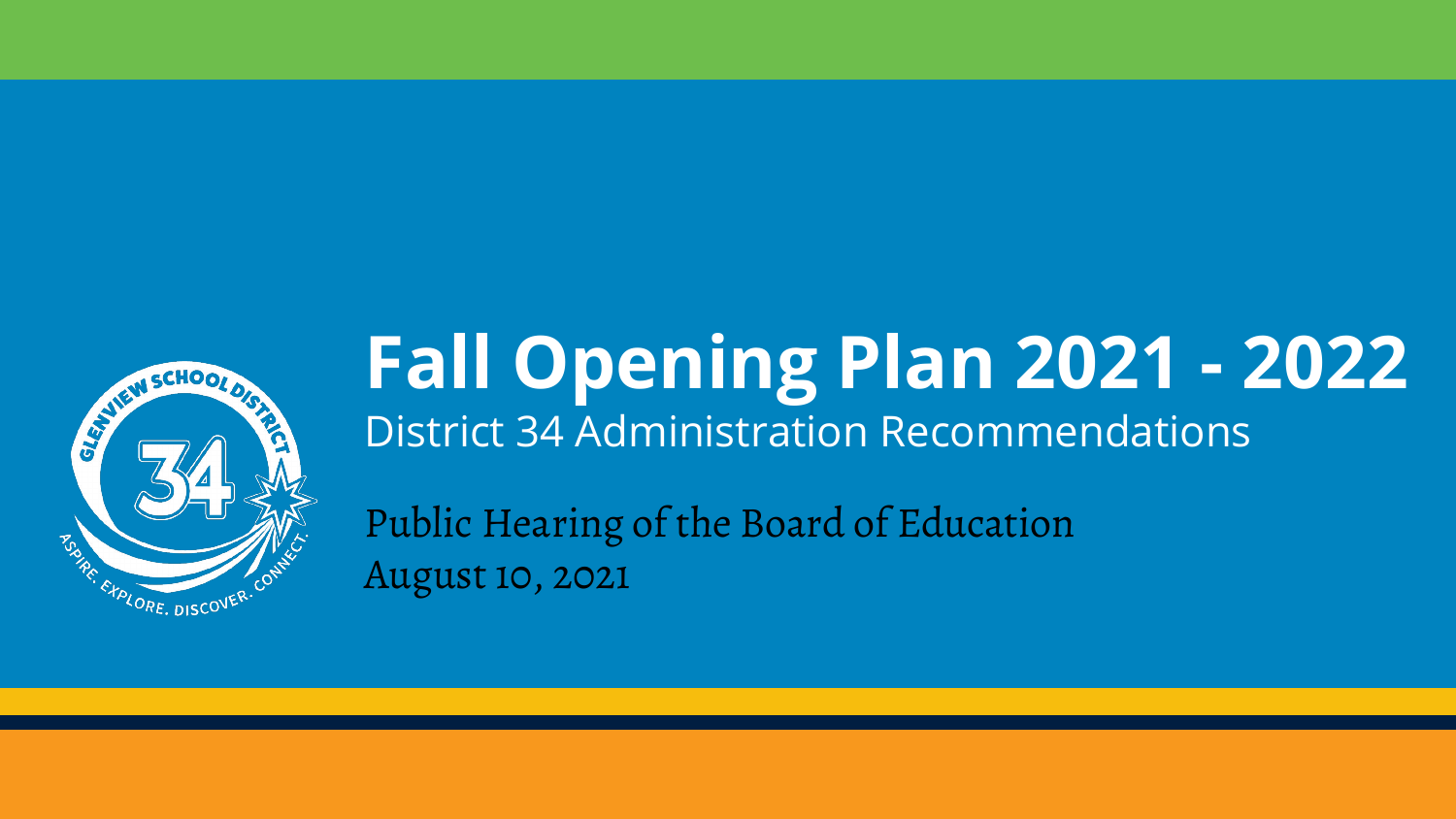# **Fall Focus**

#### **The Goal:**

**All students, in person, every day in the safest environment possible**

#### **To Reach the Goal:**

**D34 will follow guidance provided by CDC, IDPH, CCDPH, ISBE and mandates from State of Illinois**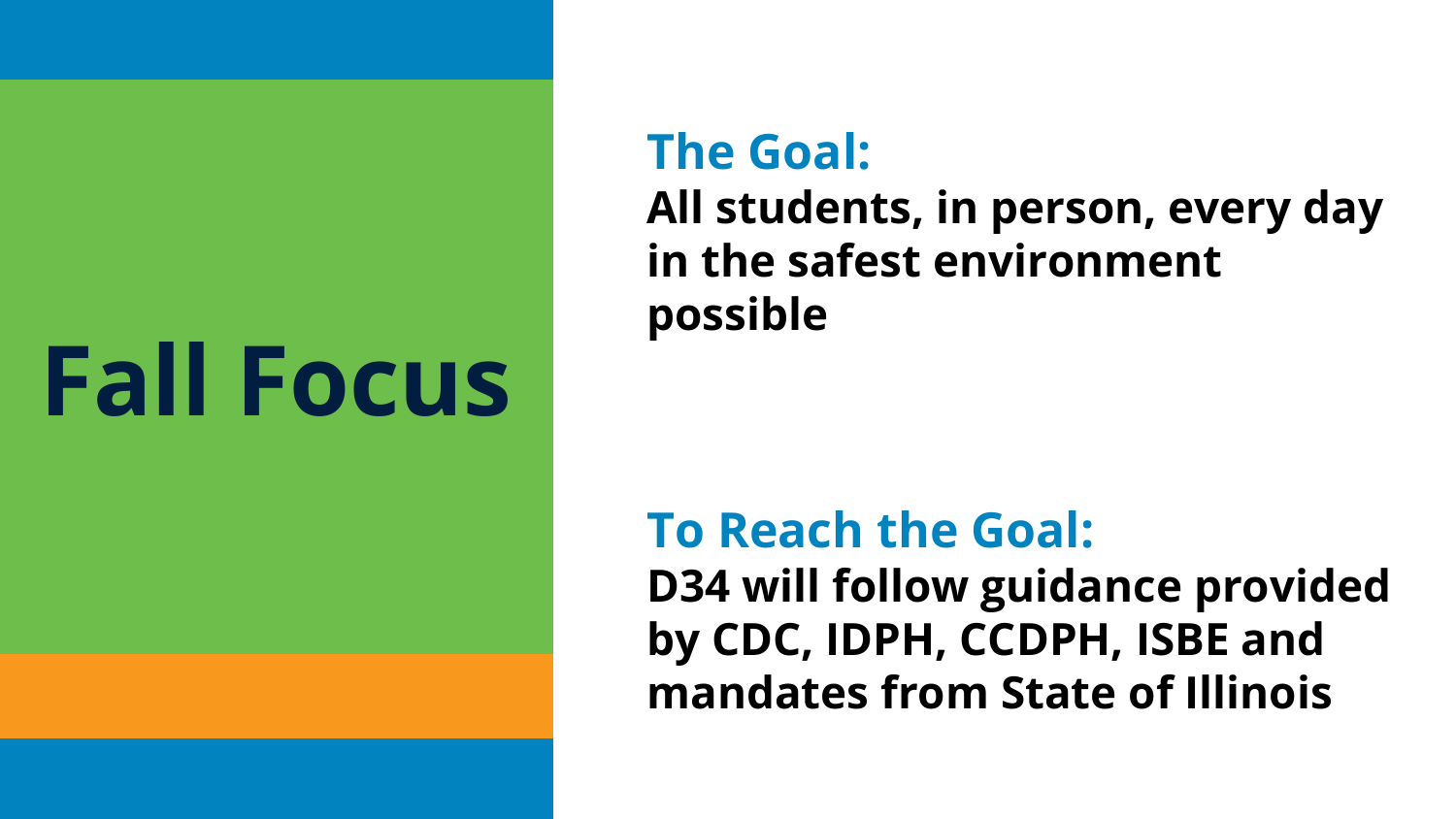**From Illinois State Superintendent of Education Dr. Carmen I. Ayala on July 9, 2021**

*"Beginning with the 2021-22 school year, all schools must resume fully in-person learning for all student attendance days, provided that remote instruction be made available for students who have not received a COVID-19 vaccine or who are not eligible for a COVID-19 vaccine, only while they are under quarantine consistent with guidance or requirements from a local public health department or the Illinois Department of Public Health."*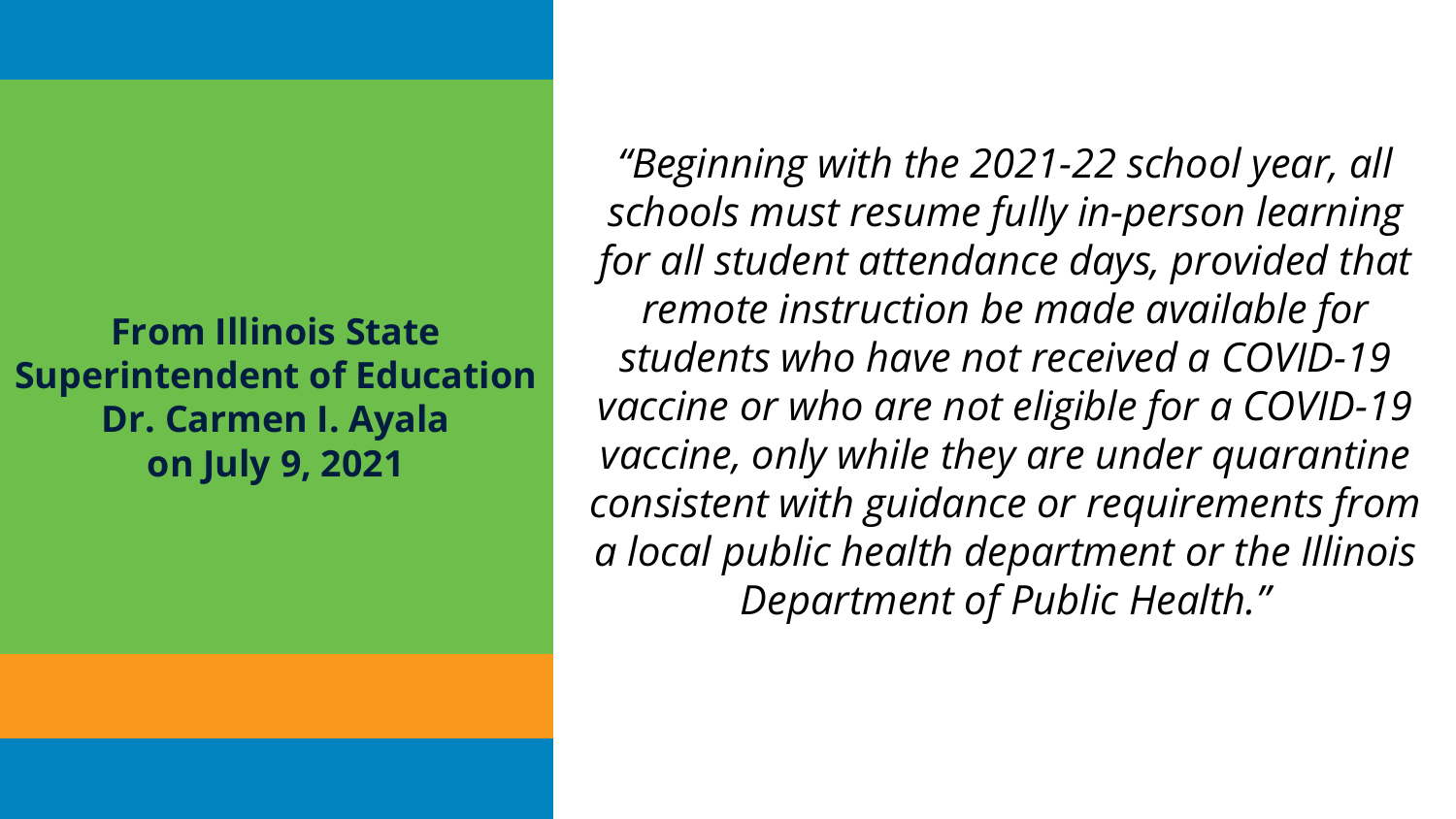# **Health & Safety Protocols**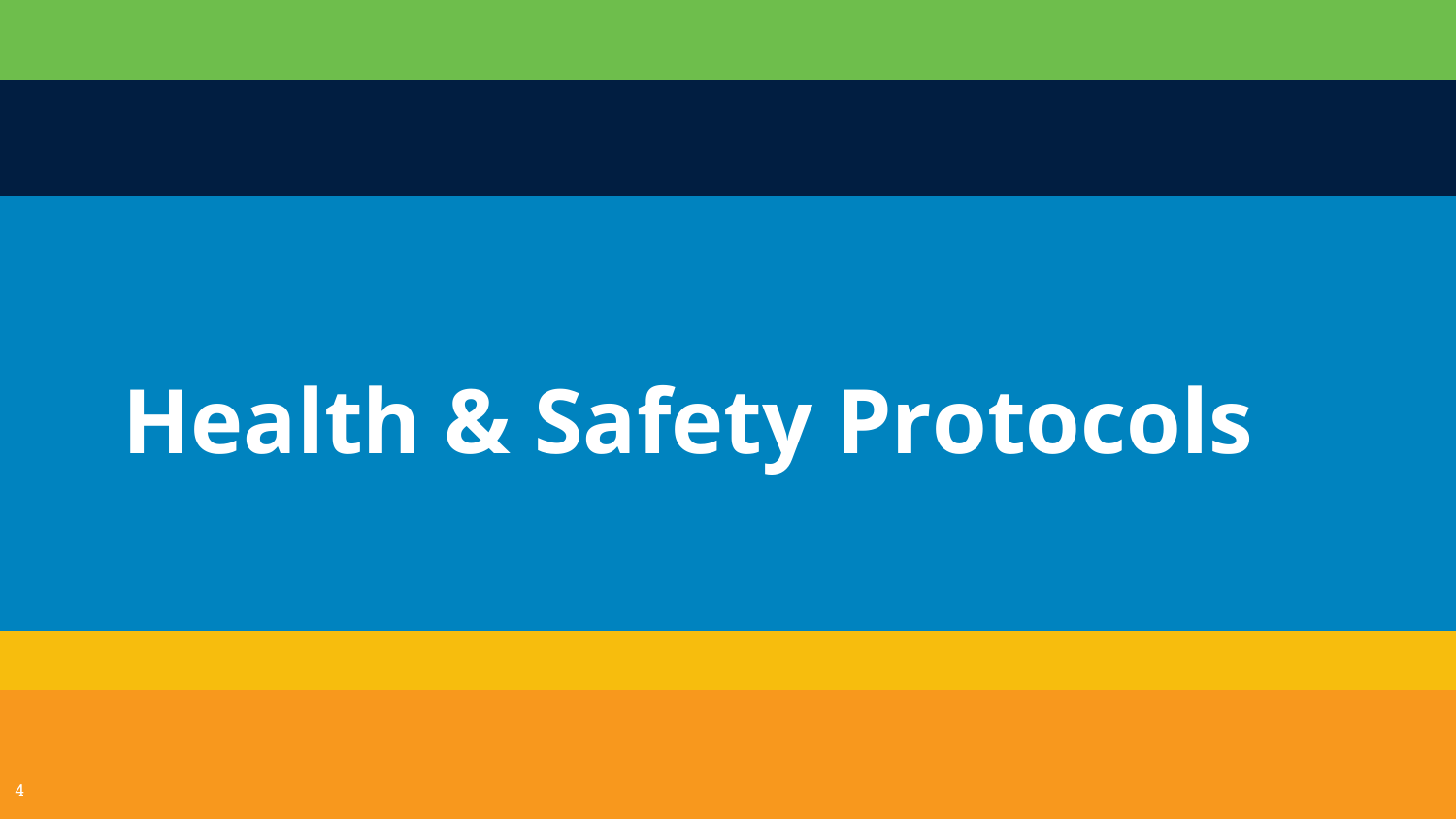## **The Year Begins With...**

**Layered Mitigation Strategies**

- In-person instruction a priority (no GOAL School)
- 3' distancing as much as possible
- Masks required for all in buildings and on buses, regardless of vaccination status (not required outdoors)
- **Staff vaccination required**
- Contact tracing continues
- Optional SHIELD testing implemented
- Student proof of vaccination voluntary
- Dashboard reporting resumes, includes local SHIELD testing data
- Health offices/infirmaries remain (RNs in every building)
- Cleaning/ventilation
- No self assessments, but health reminders

#### **As Always: Subject to Change**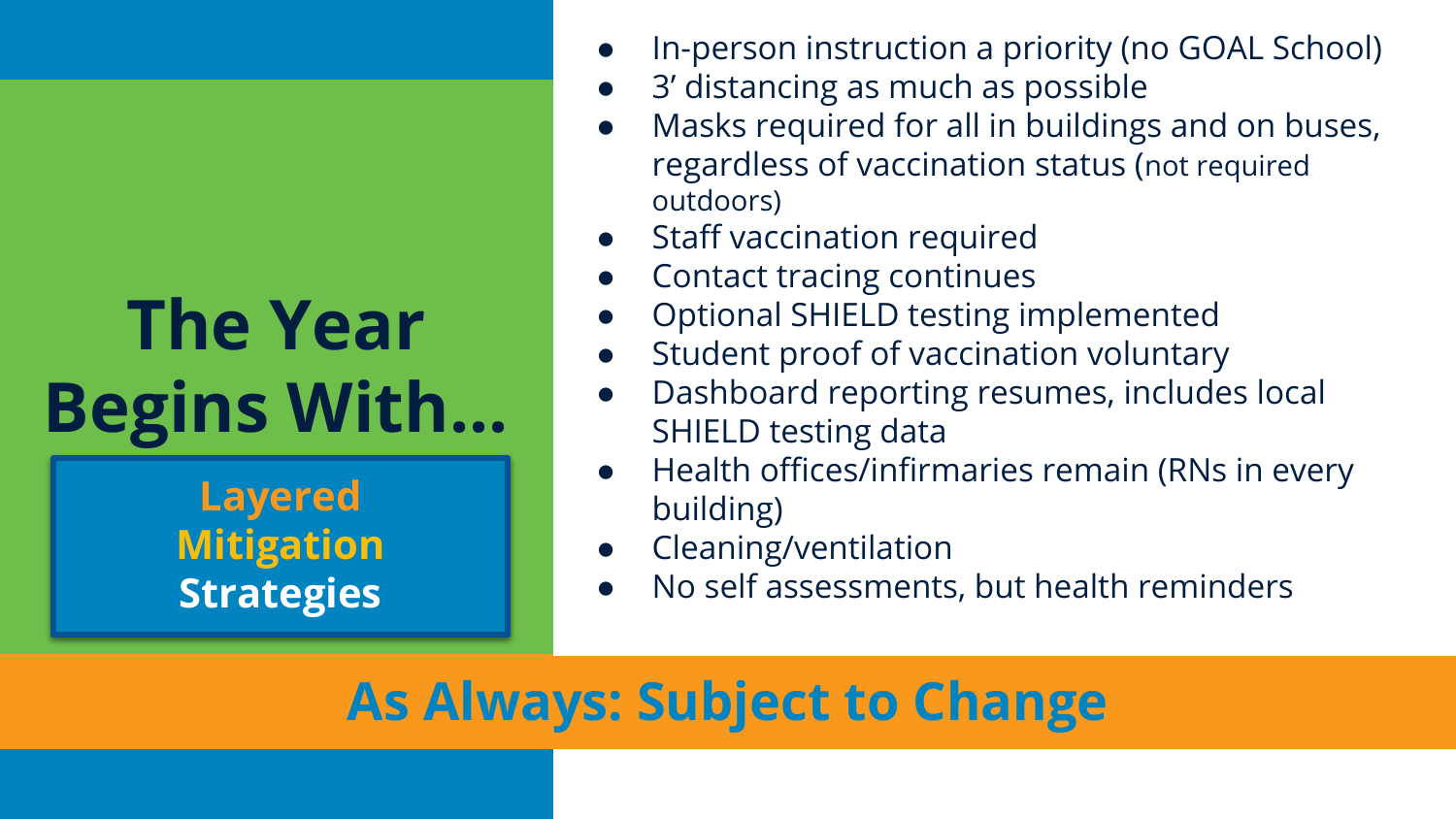#### **Data-Driven Decisions**

#### Plan may change based on the local, regional and county data:

- COVID testing results
- Community/schools transmission (Dashboard re-launch)
- Vaccination rates



|                                                                            | Weekly Cases per 100,000 | <b>Weekly Test Positivity Rate</b> | Weekly Overall Case Number<br>Increase                                                  | Weekly Youth (under age 20)<br><b>Case Number Increase</b>                               |
|----------------------------------------------------------------------------|--------------------------|------------------------------------|-----------------------------------------------------------------------------------------|------------------------------------------------------------------------------------------|
| Region 10 - Suburban Cook<br>County <sup>1</sup><br>$8/1 - 8/7$            | 101                      | 4.4%                               | $2500^2 (8/1 - 8/7) = 52.0\%$<br>$1645^{2}$ (7/25 - 7/31) = 57.4%<br>1045 (7/18 - 7/24) | $562^2 (8/1 - 8/7) = 73.5\%$<br>$324^{2}$ (7/25 - 7/31) = 52.1%<br>$213^2$ (7/18 - 7/24) |
| Northfield Township <sup>3</sup><br>$8/1 - 8/7$                            | 105                      | 3.3%                               | $97 (8/1 - 8/7) = 47.0\%$<br>$66(7/25 - 7/31) = 50.0%$<br>$44(7/18 - 7/24)$             | $24(8/1 - 8/7) = 140%$<br>$10(7/25 - 7/31) = -9.1%$<br>$11(7/18 - 7/24)$                 |
| Northfield Township plus<br>Adjacent Zip Codes <sup>4</sup><br>$8/1 - 8/7$ | 101                      | 3.5%                               | $497(8/1 - 8/7) = 35.1%$<br>$368(7/25 - 7/31) = 75.2%$<br>210 (7/18 - 7/24)             | $122(8/1 - 8/7) = 71.8%$<br>$71(7/25 - 7/31) = 42.0\%$<br>$50(7/18 - 7/24)$              |

**Transmission** Moderate Community **Transmission** 

Minimal Community

Substantial Community **Transmission** 

*Updated 8/10/2021*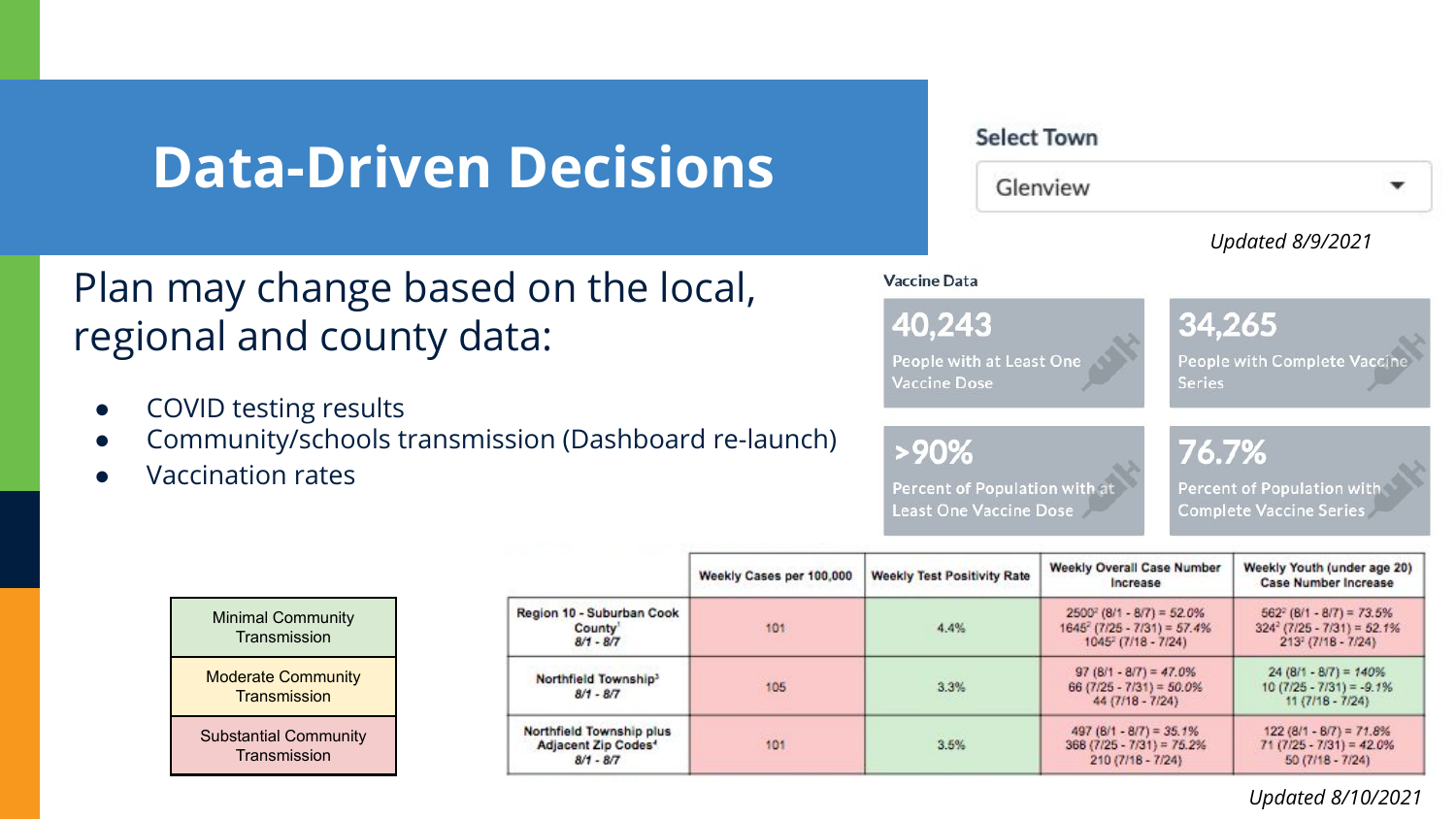## **Clear Communication Continues to Be Critical**

| Communicate the changes as soon as possible So families have time to prepare                                                                                                                    | 4.4★★★★1(62品)<br>Ranked #7 of 1043 |  |
|-------------------------------------------------------------------------------------------------------------------------------------------------------------------------------------------------|------------------------------------|--|
| $\cdots$<br>Open communication with decisions especially regarding student safety and schedule<br>changes. It is important so we are all fully aware of what the district is planning so we can | 4.4★★★★1(61品)                      |  |
| plan accordingly.<br>سا                                                                                                                                                                         | Ranked #8 of 1043                  |  |

#### **glenview34.org/back-2-school**

D34 What's News | D34 Parent News | Building Newsletters | Teacher/Team Newsletters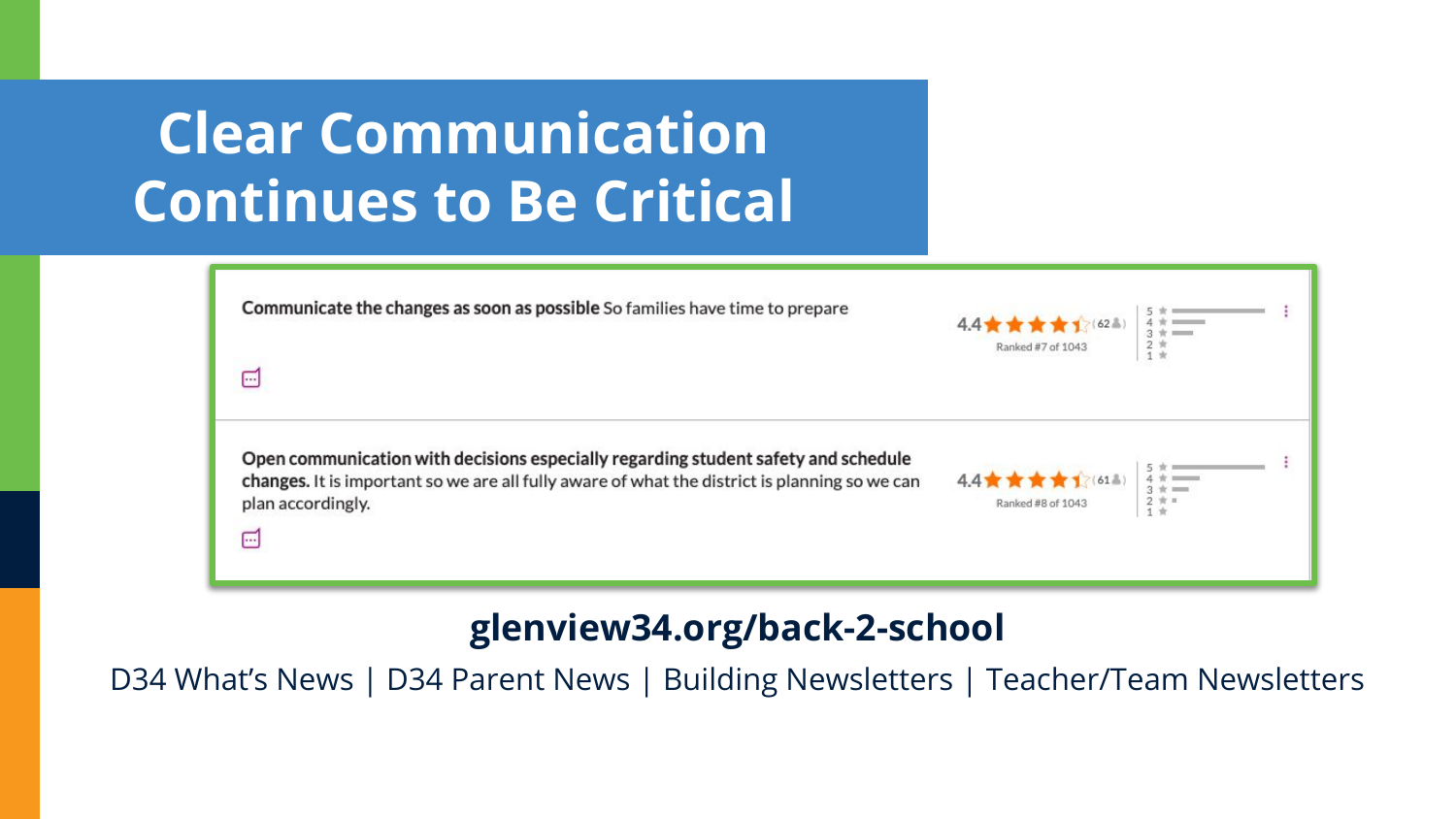#### **No Self Assessments**

## Regular reminders about healthy habits:

- School Signage
- Emails
- Web Posts
- Social Media Highlights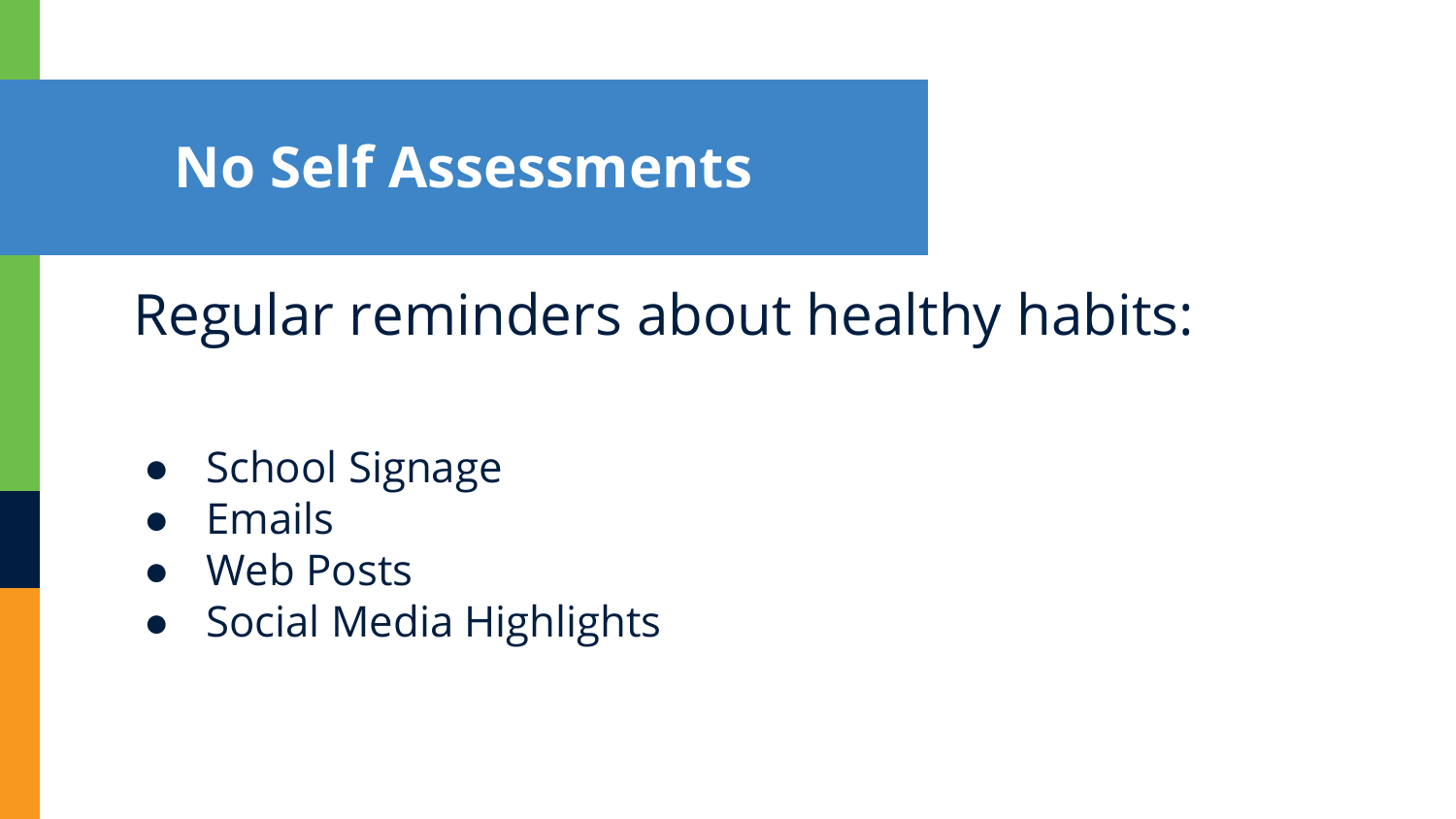#### **Masks**

#### **Required indoors, per State of Illinois mandate and recommendations of public health agencies**

*"Effective immediately, all PK-12 schools must follow the CDC guidance of universal masking indoors, regardless of vaccine status." - Illinois Governor J.B. Pritzker, August 4, 2021*

*"CDC recommends universal indoor masking for all teachers, staff, students, and visitors to K-12 schools, regardless of vaccination status. Children should return to full-time in-person learning in the fall with layered prevention strategies in place."* - [Centers for Disease Control & Prevention](https://www.cdc.gov/coronavirus/2019-ncov/community/schools-childcare/k-12-guidance.html)

*"Masks should be worn by all individuals aged 2 years and older while indoors, regardless of vaccine status."* - [Cook County](https://cookcountypublichealth.org/2021/07/23/cook-county-department-of-public-health-guidance-for-suburban-cook-county-school-districts/) [Department of Public Health](https://cookcountypublichealth.org/2021/07/23/cook-county-department-of-public-health-guidance-for-suburban-cook-county-school-districts/)

Replacement masks (washable and disposable) are readily available from D34 for staff and students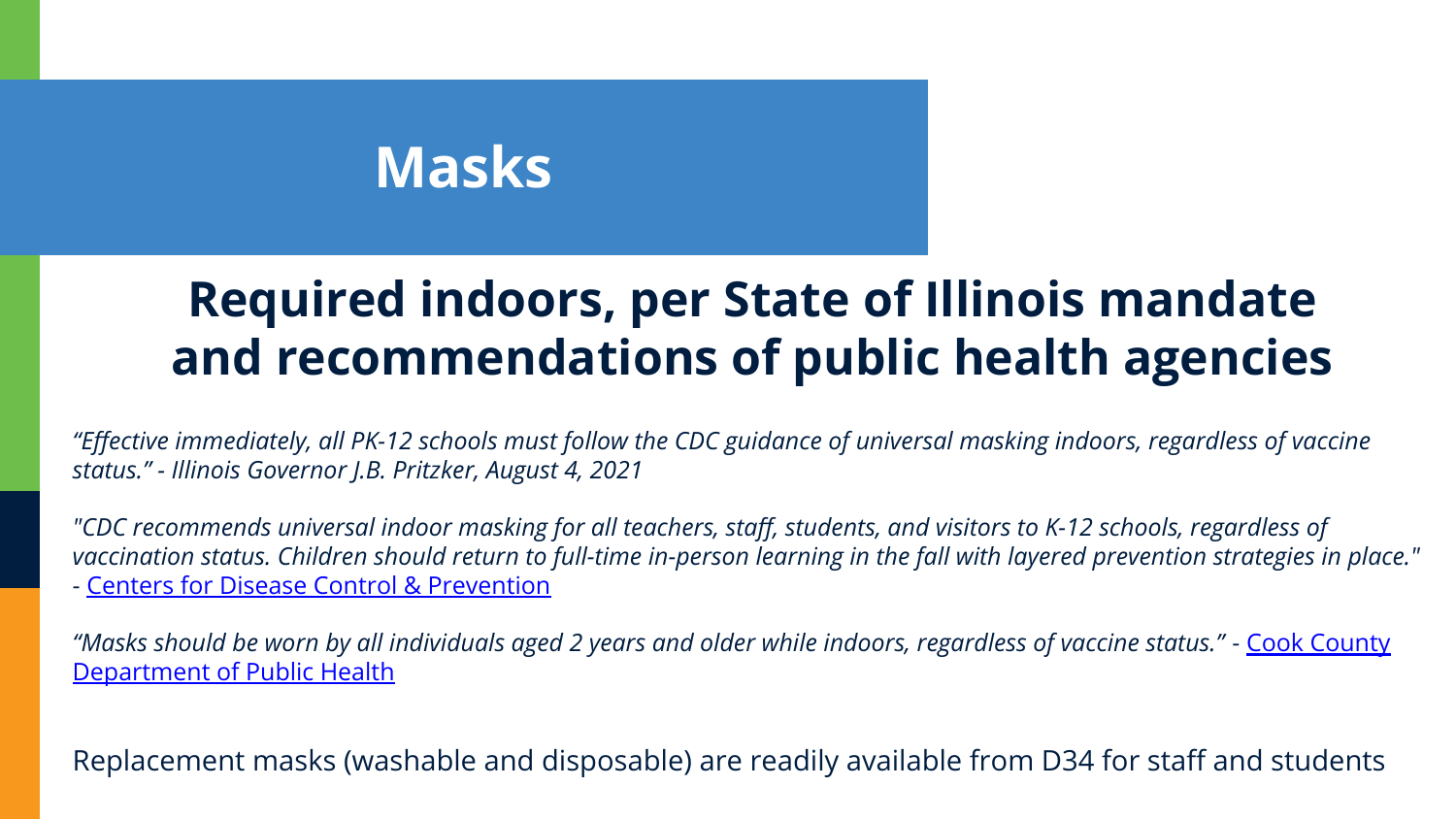#### **Vaccination**

● CDC recommends everyone 12 years+ get a COVID-19 vaccination

*"Widespread vaccination is a critical tool to help stop the pandemic."*

- [Centers for Disease Control & Prevention](https://www.cdc.gov/coronavirus/2019-ncov/vaccines/recommendations/adolescents.html)

- Vaccination required for staff (health, religious, conscience exemptions available)
- Proof of vaccinations requested from families to facilitate contact tracing, ease mitigation strategies (testing, quarantines)

Vaccinated individuals do not have to quarantine as a close contact

● Vaccination clinics (Pfizer) at middle schools (starting next week!)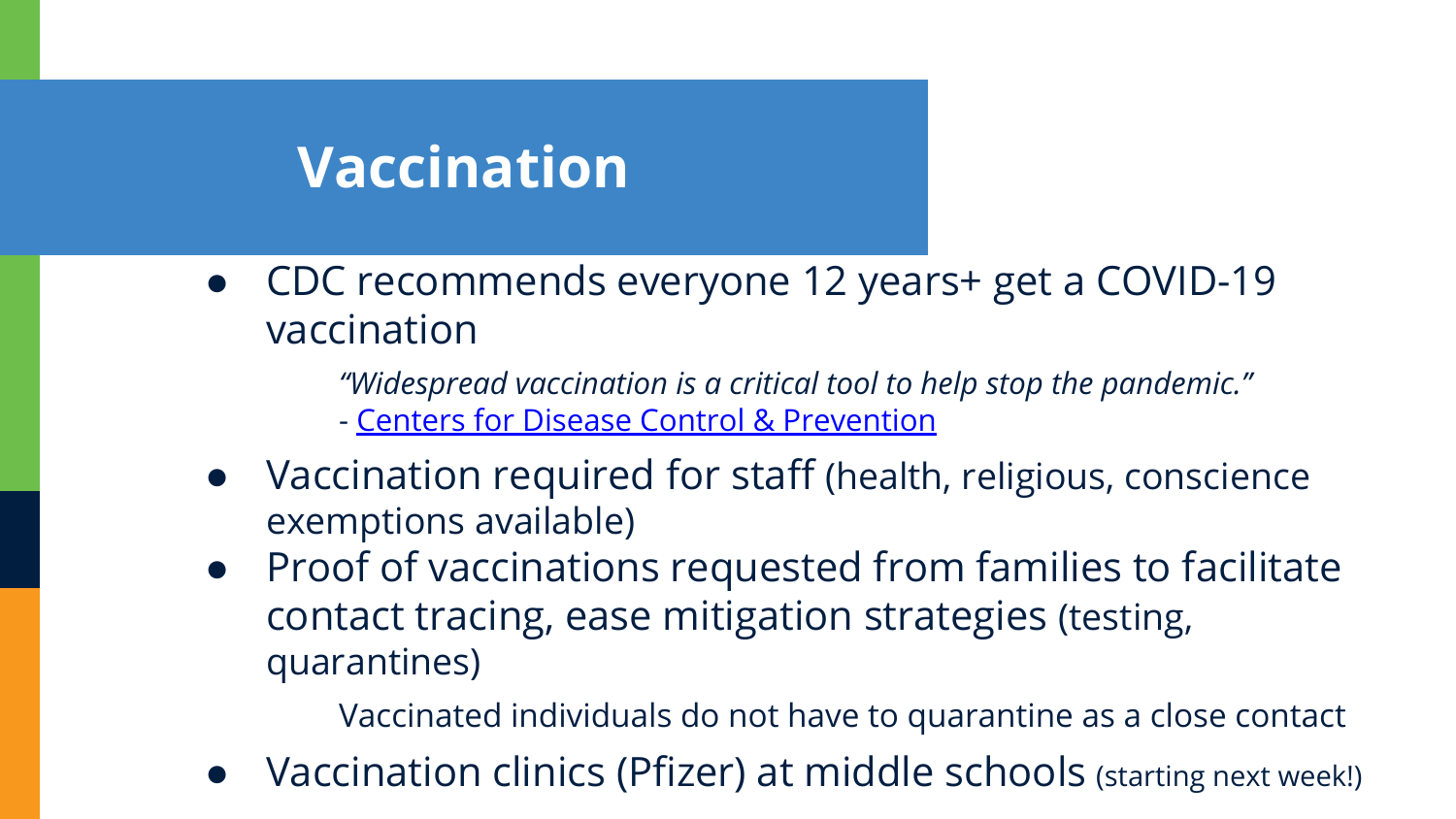## **SHIELD Testing**

- Saliva-based testing that is free to all schools in Illinois
- Optional, but strongly encouraged for unvaccinated individuals for reduced quarantine and "test to stay"
- Weekly testing at every building
- Parents will make choice to participate through PowerSchool *(opting in to test allows shorter quarantine/test to stay)*
- Buildings working with testing provider to develop procedures and schedules

**Testing for unvaccinated is expected to begin sometime in mid September**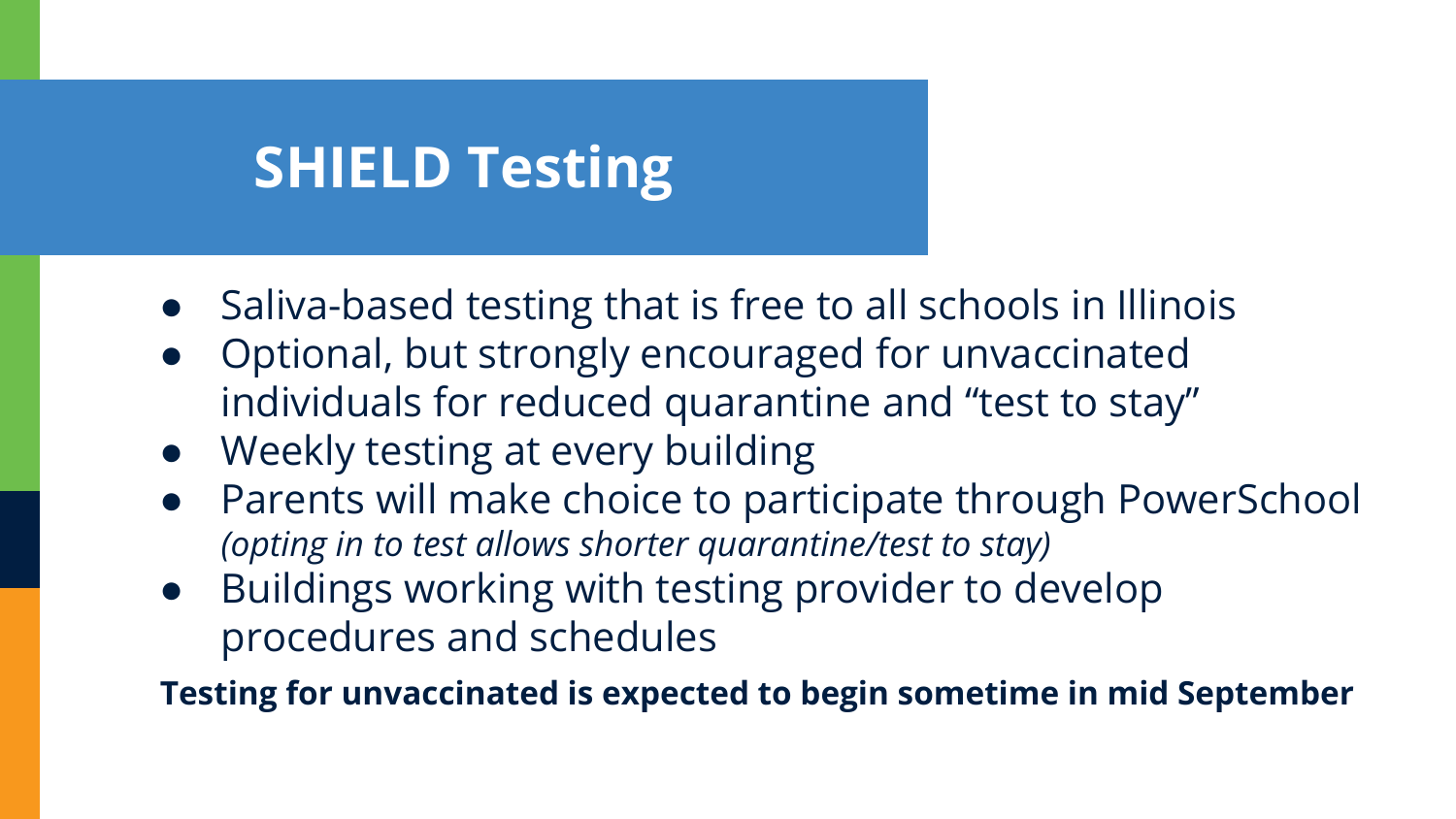## **Contact Tracing**

- Training for Administrators and Contact Tracers with updates
- In the indoor classroom setting, a close contact **excludes** students who were more than 3 feet of an infected student (laboratory-confirmed or a [clinically compatible illness](https://www.cdc.gov/coronavirus/2019-ncov/hcp/clinical-guidance-management-patients.html)) where:
	- both students were engaged in consistent and [correct](https://www.cdc.gov/coronavirus/2019-ncov/your-health/effective-masks.html) use of [well-fitting](https://www.cdc.gov/coronavirus/2019-ncov/prevent-getting-sick/mask-fit-and-filtration.html) [masks](https://www.cdc.gov/coronavirus/2019-ncov/community/schools-childcare/cloth-face-cover.html) *or*
	- student(s) are vaccinated *or*
	- previously diagnosed within the last three months

#### **Knowing vaccination status helps contact tracing**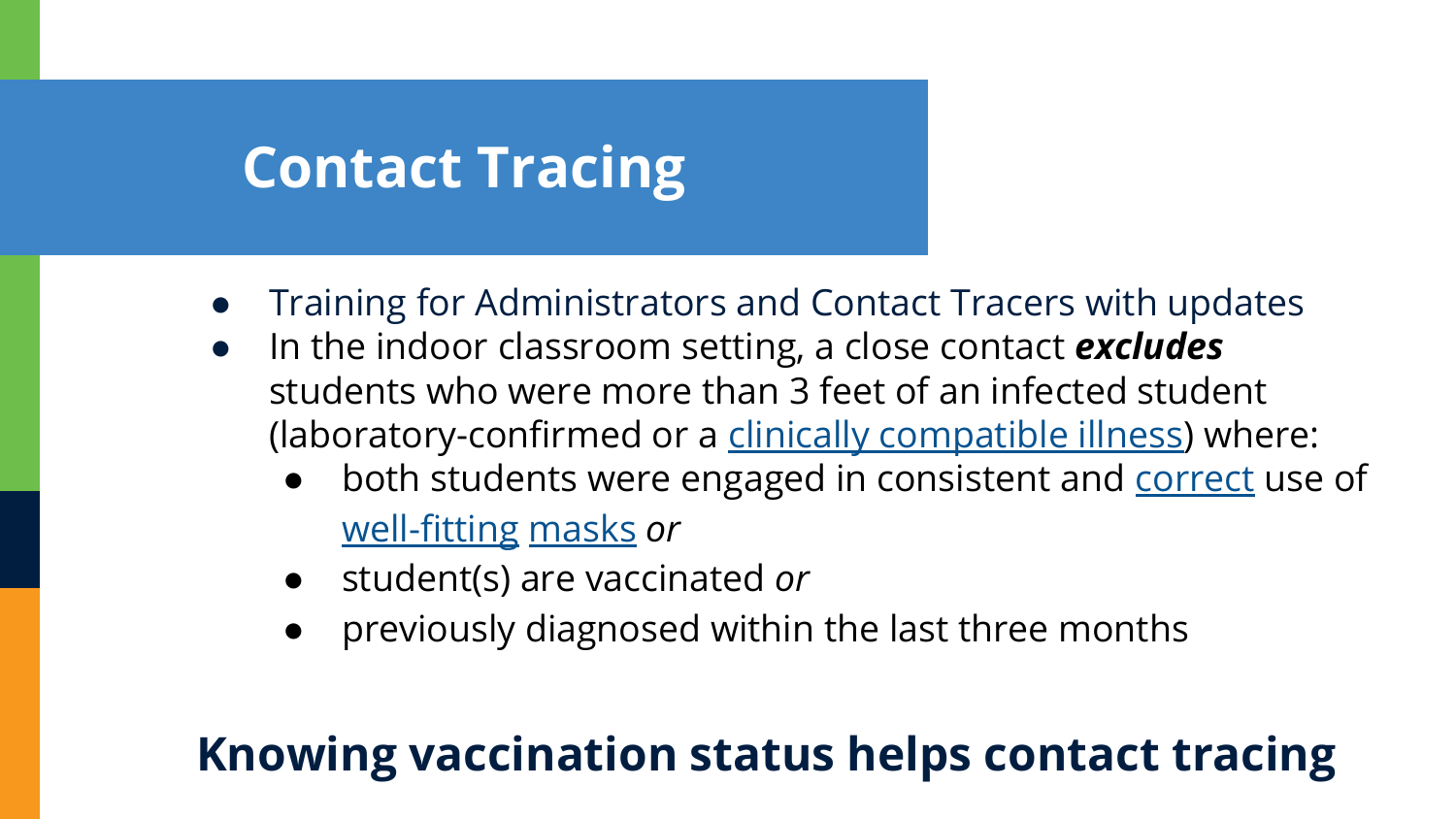#### **COVID-19 Quarantines**

Individuals who are unvaccinated (or those who do not provide proof of vaccination) quarantine:

- After a positive COVID-19 test
- Determined as close contact through contact tracing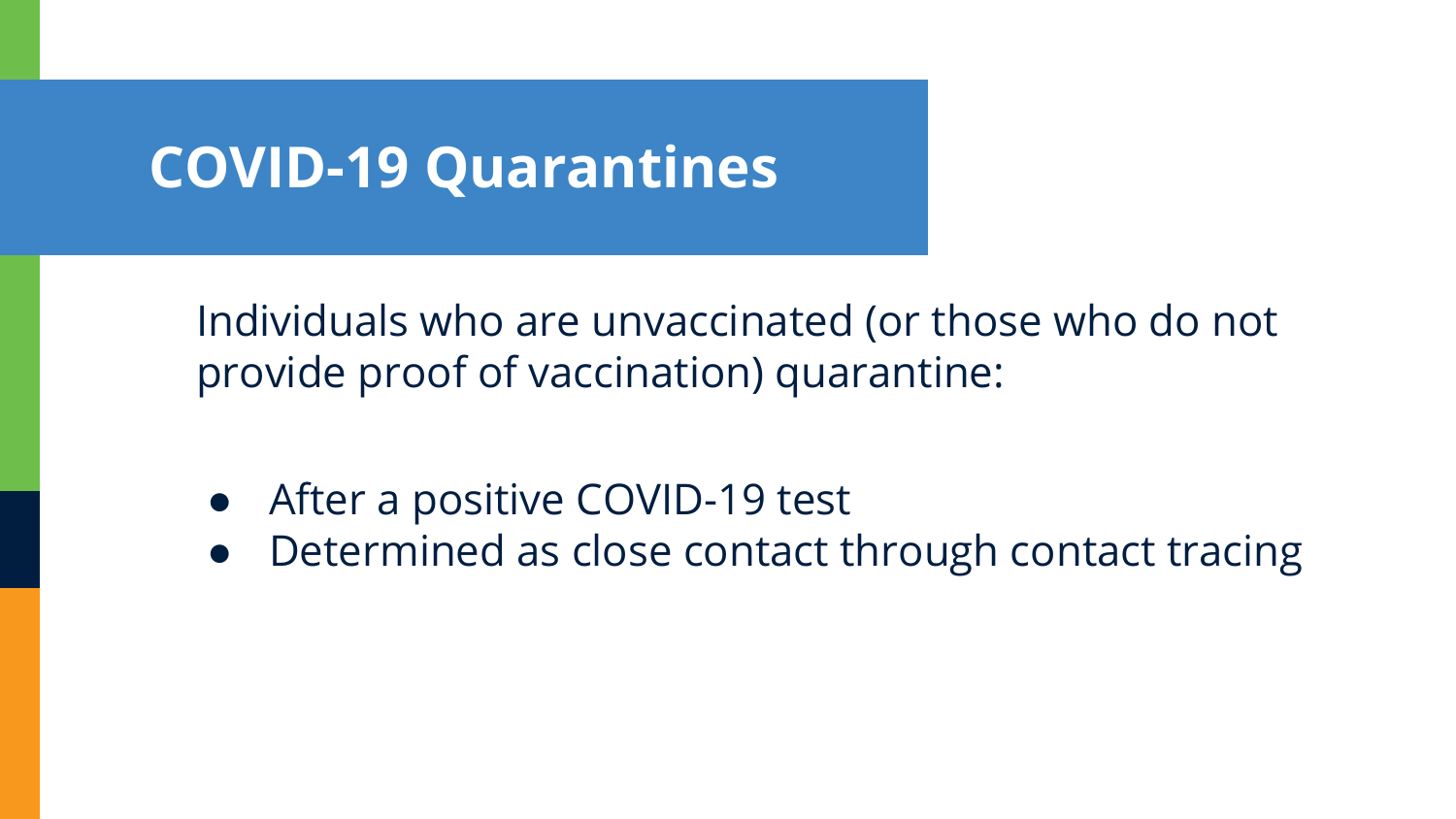## **Health Offices/Infirmaries**

- 2 District nurses & 2 District health coordinators
- All buildings have a registered nurse
- Nurse maintains two locations in the building
	- *Health Office* for daily medications & typical health activities (attendance in PK-5 buildings)
	- *○ Infirmaries* to isolate individuals with symptoms of a contagious disease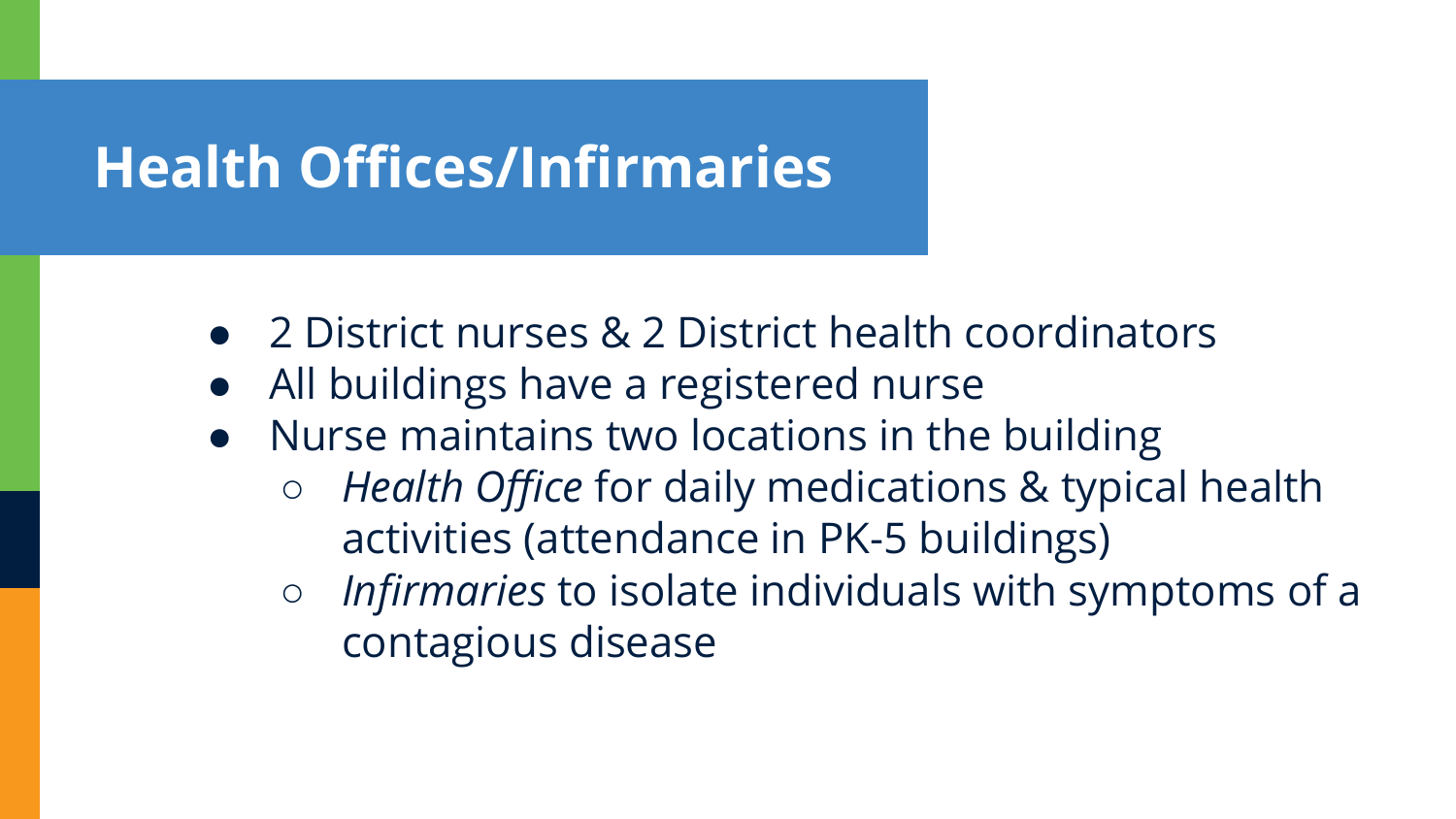#### **Lunch/Recess**

- Federal program extends free meals for every student *who needs it* to end of 2021-2022
- Unvaccinated students:
	- Distance through food line
	- Determine additional spaces to eat to divide students, if needed to maintain at least 3'
	- Promote healthy habits (handwashing, cleaning)
- Masks do not need to be worn outside (recess/mask breaks)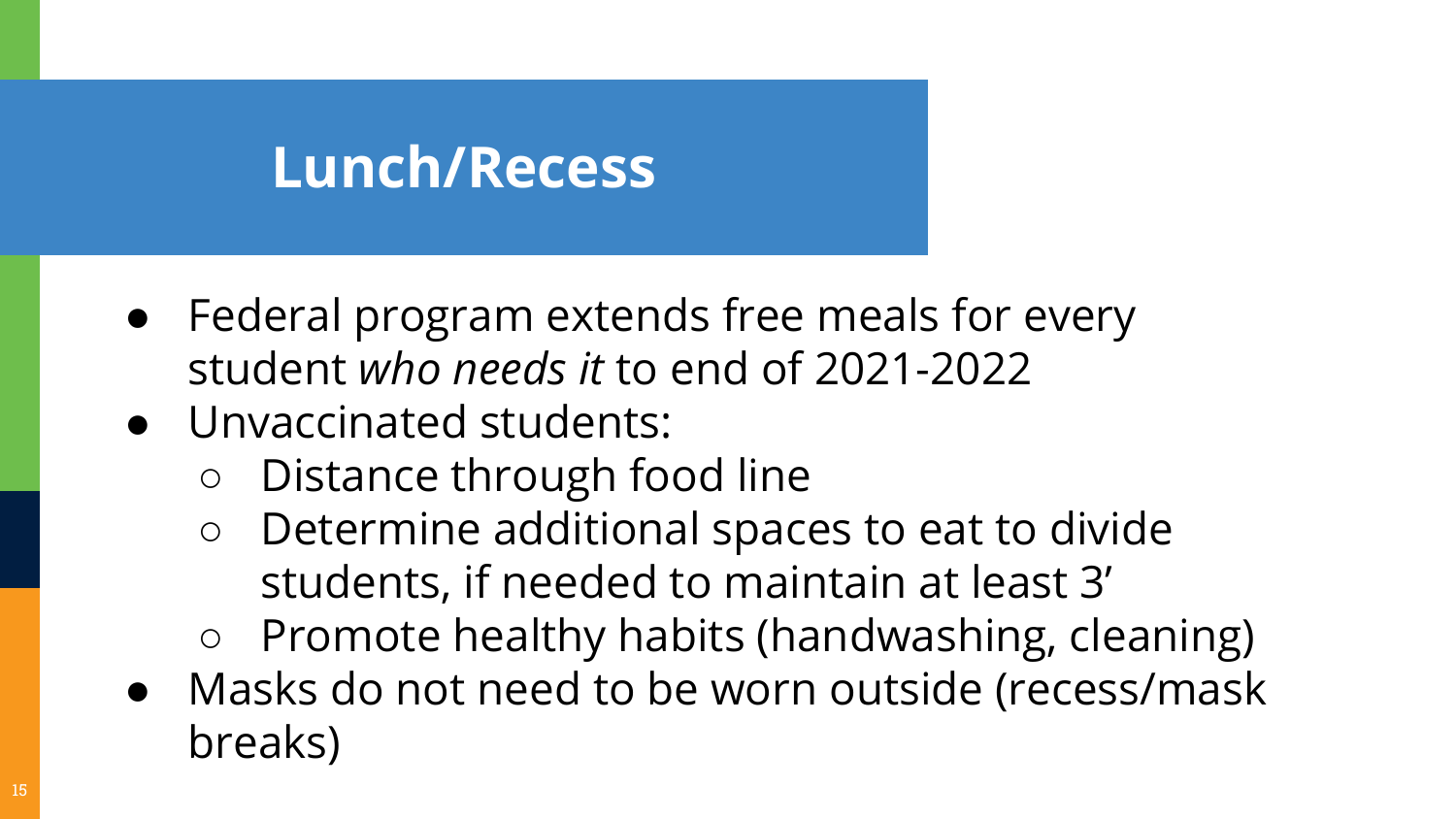#### **Transportation**

- More riders = less space
- CDC mandates ALL wear masks on buses
- Will keep assigned seats on regular routes
- Additional after-school activity buses used to allow distancing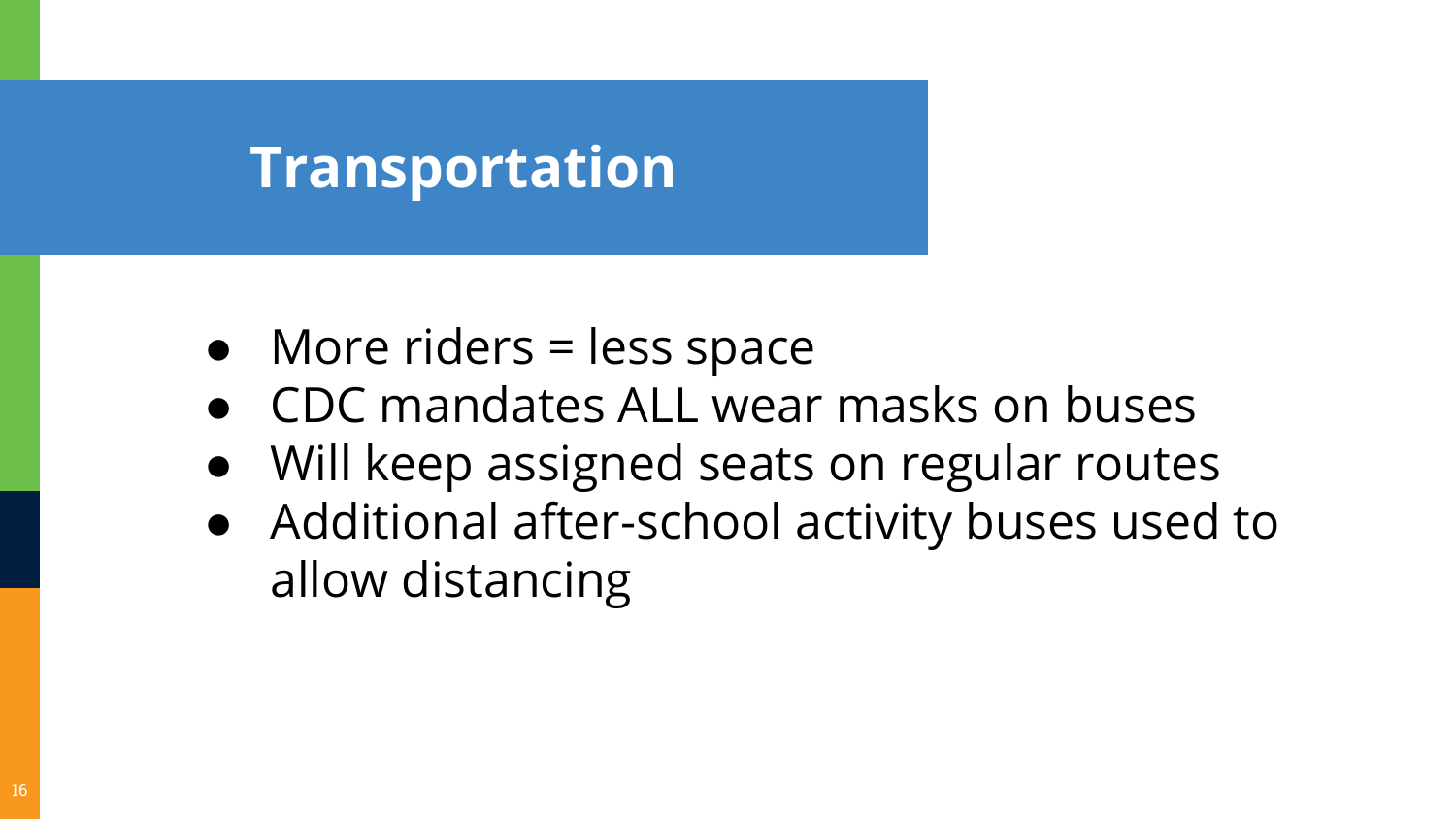## **Cleaning & Ventilation**

#### **Regardless of IDPH guidance:**

- Custodial staff continue cleaning/disinfecting schedule
- Students/teachers use sanitizing wipes or spray at lunch and to enhance custodians' work
- Ventilation with 50% outside air / 5 air exchanges per hour
- MERV 13 filters on rooftop units
- MERV 8 filters in classroom units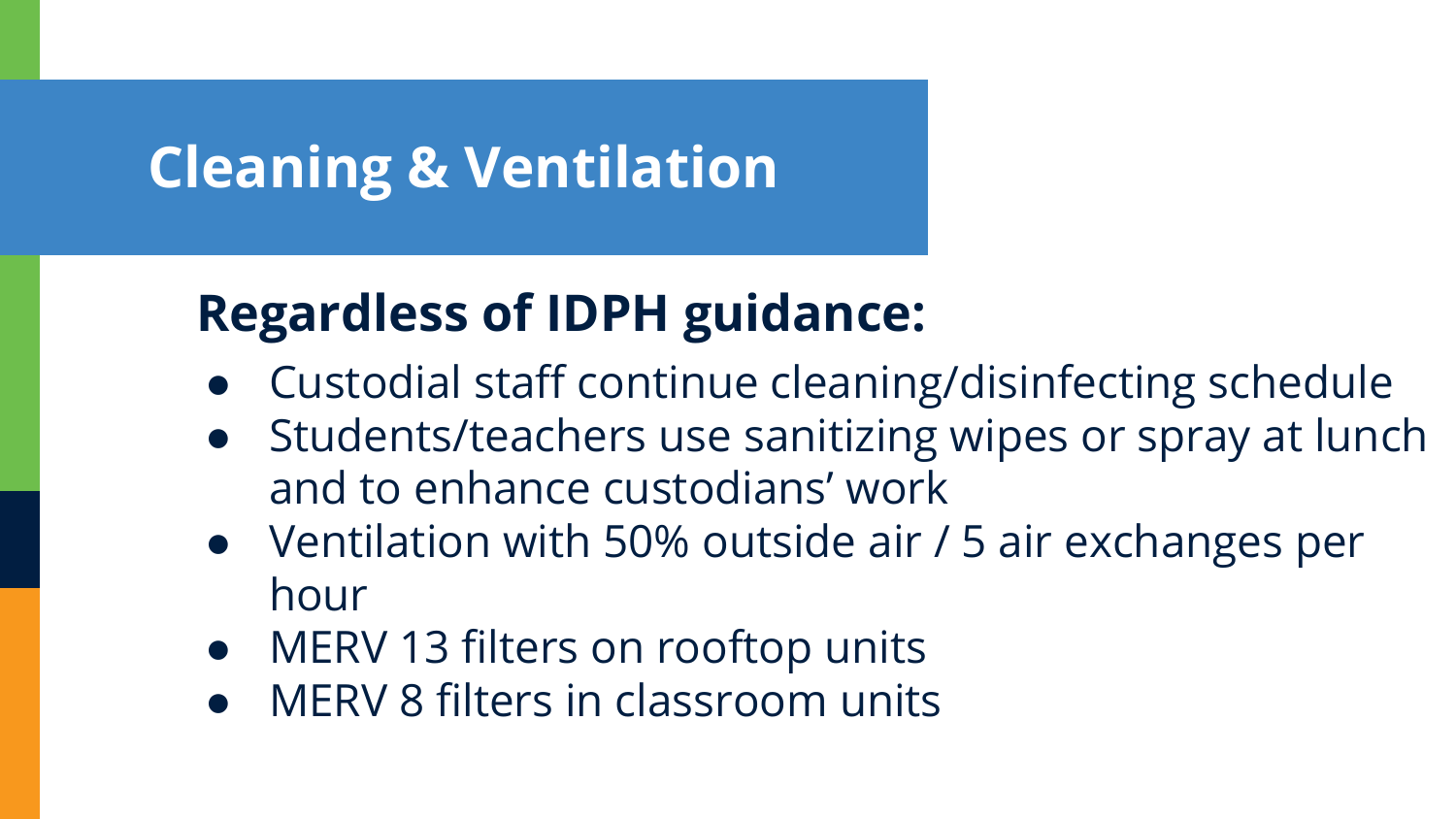# **Teaching & Learning Environment**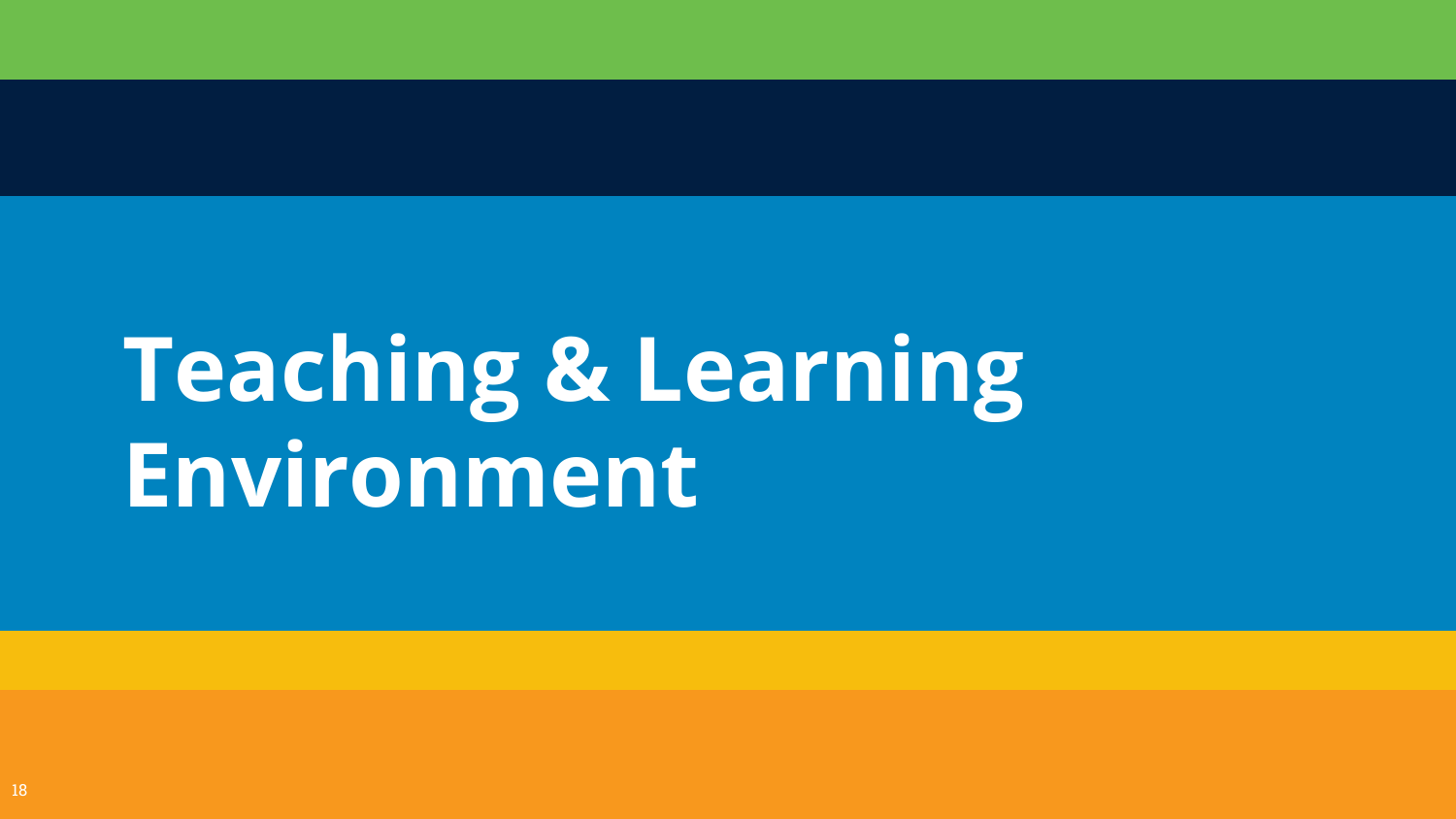#### **A Full Teaching & Learning Experience**

- Full-time teaching and learning, full curriculum for all content areas
- Late Start Wednesday for professional development, collaboration & planning to meet the needs of students
- New middle school schedule:
	- Student Success
	- STEM and Modern Media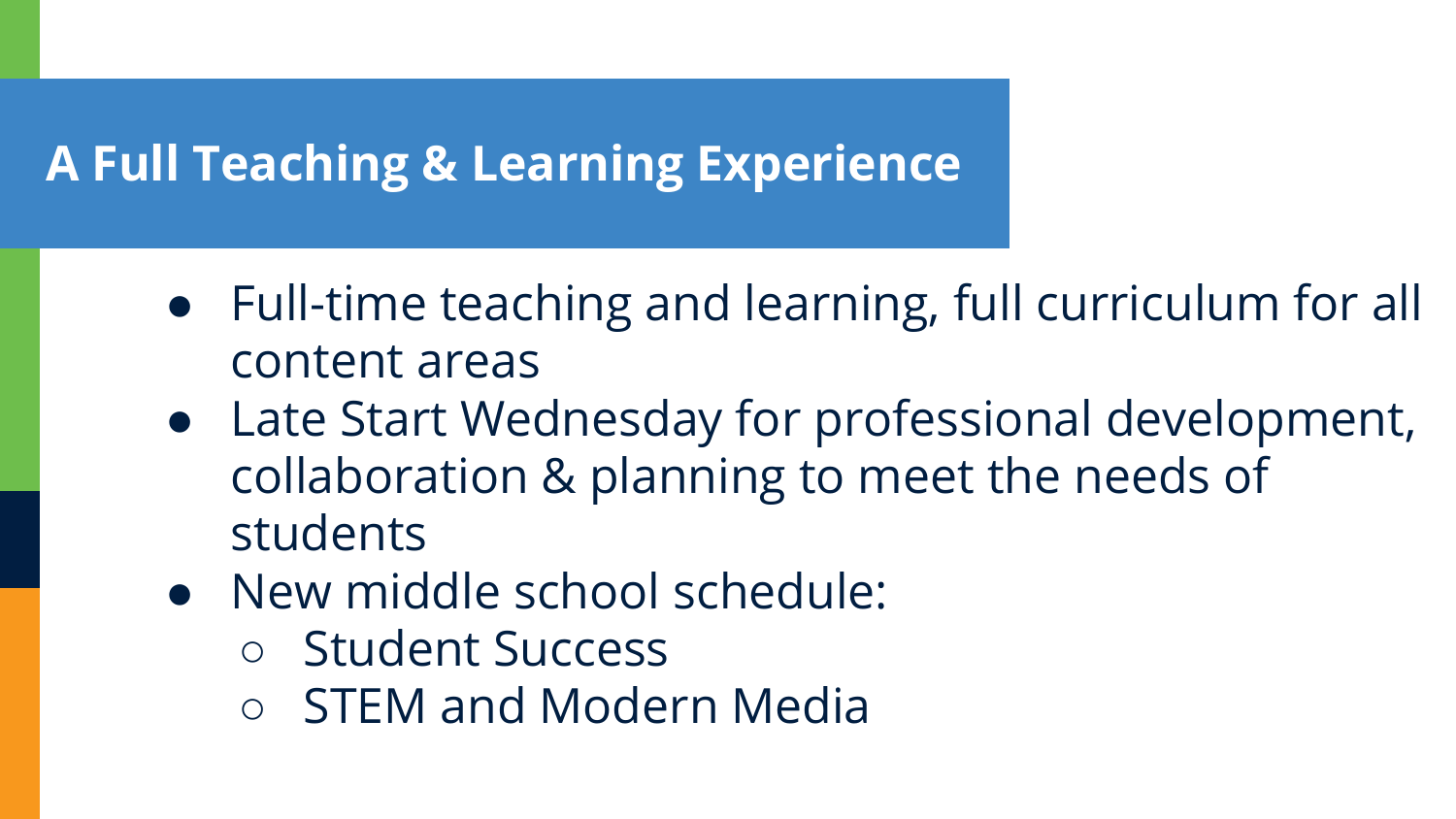#### **Building Communities & Connections**

## **In-School & Classroom Communities that:**

- Support transitions
- Create relationships
- Provide a sense of belonging
- Offer consistency
- Support academic and social-emotional growth

## **Aligned with Strategic Plan**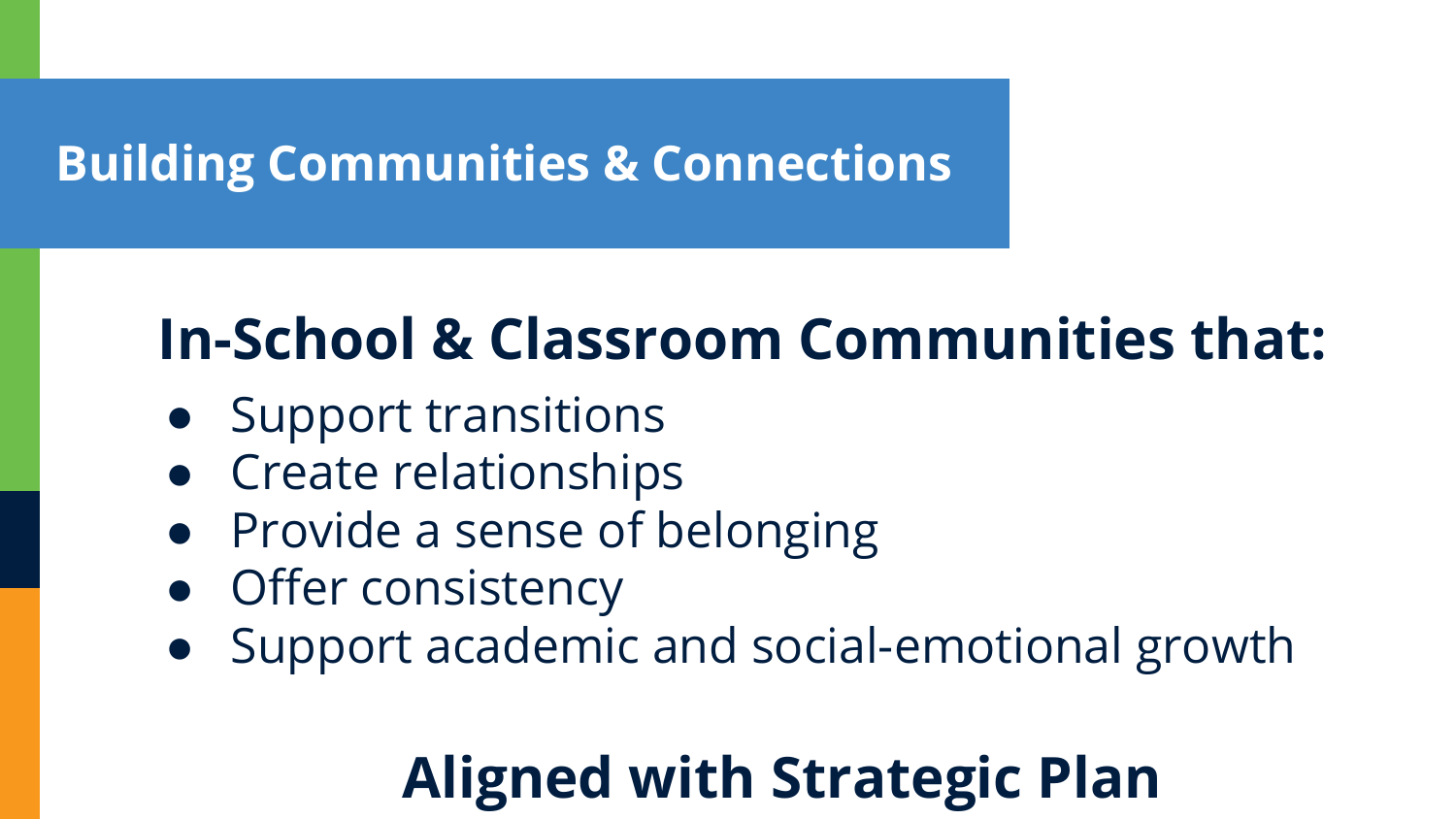#### **Academic Support for COVID-19 Quarantine**

- Grade Center Teacher (sub) at every building
- Classroom teachers work with sub teacher to provide work for each student
- Sub teacher will provide the work, be available for clarification and direct instruction
- Support provided for Special Population (EL, Students with Disabilities)
	- Remote learning plans will be established based on IEP

#### **Instructional support not provided for travel quarantines**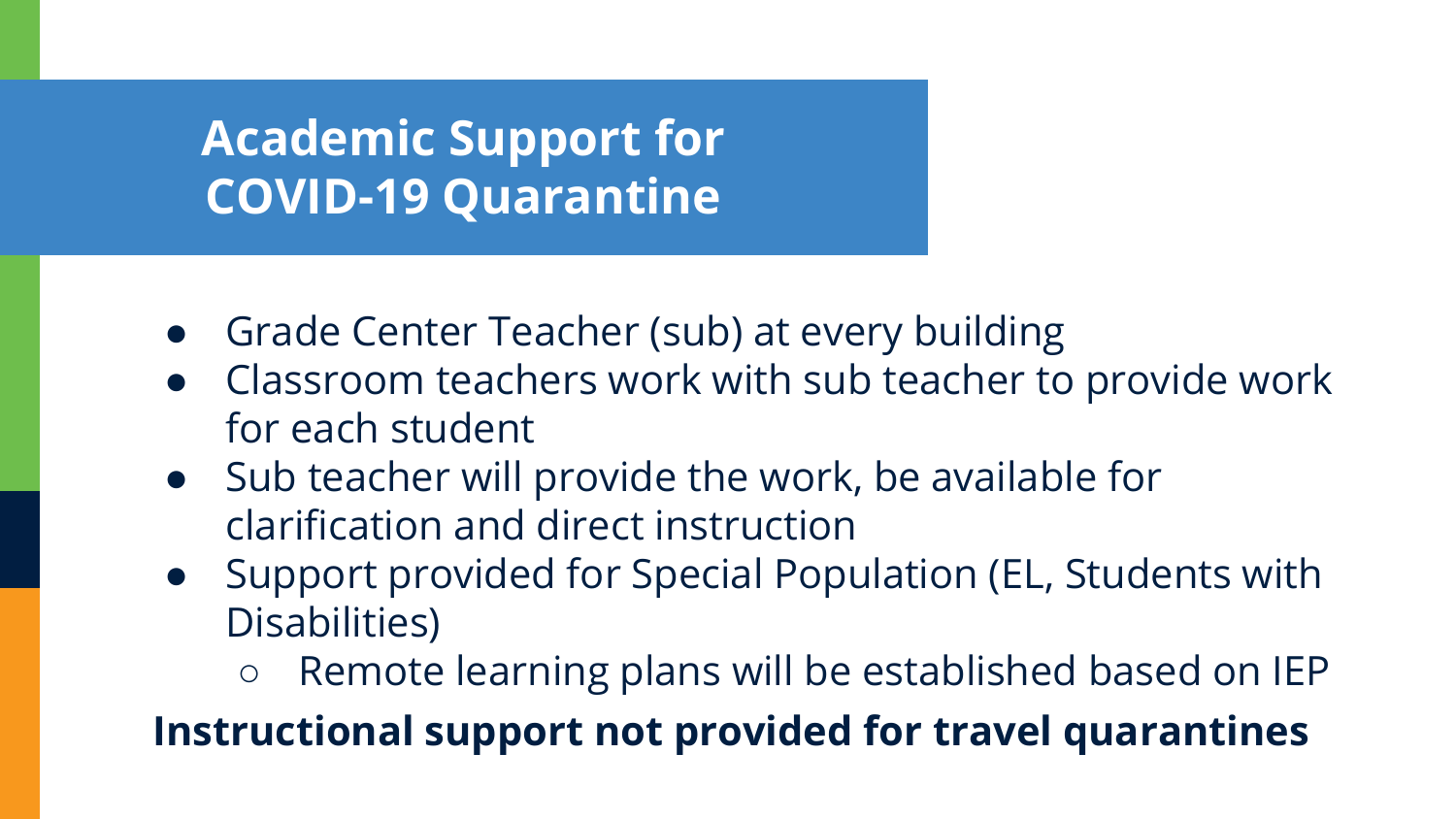#### **Learning Labs**

## **D34 staff will support student:**

- Literacy
- Numeracy
- Social emotional skills

## **After-school (mid-day for K) | October - April**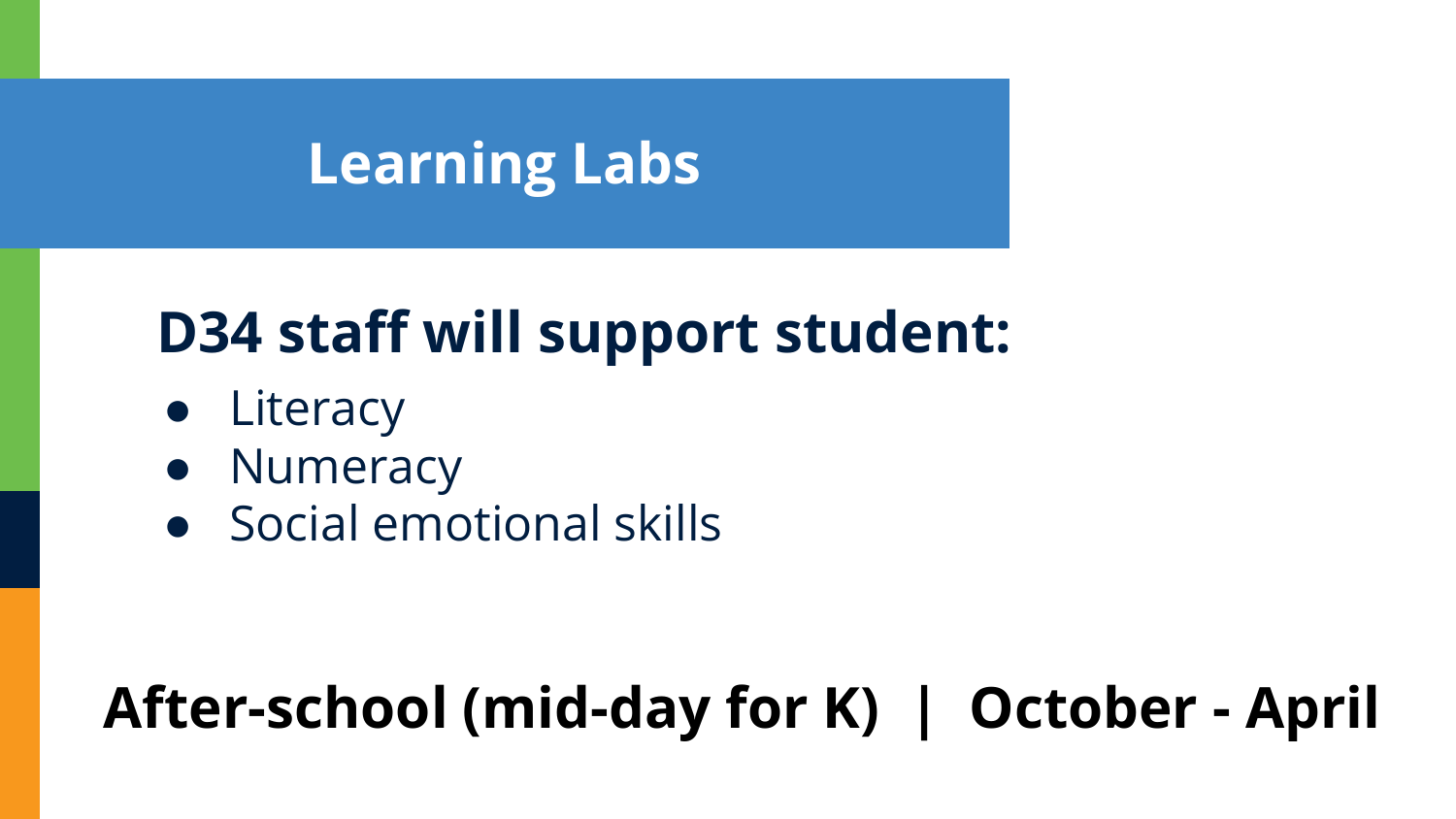#### **Remote Learning for Medical Need**

- Small number of students
- Must have approved medical documentation
- Will provide online learning platform through a qualified educational provider
	- APSS will monitor students' progress at least monthly
	- Student services staff will work with families to provide SEL support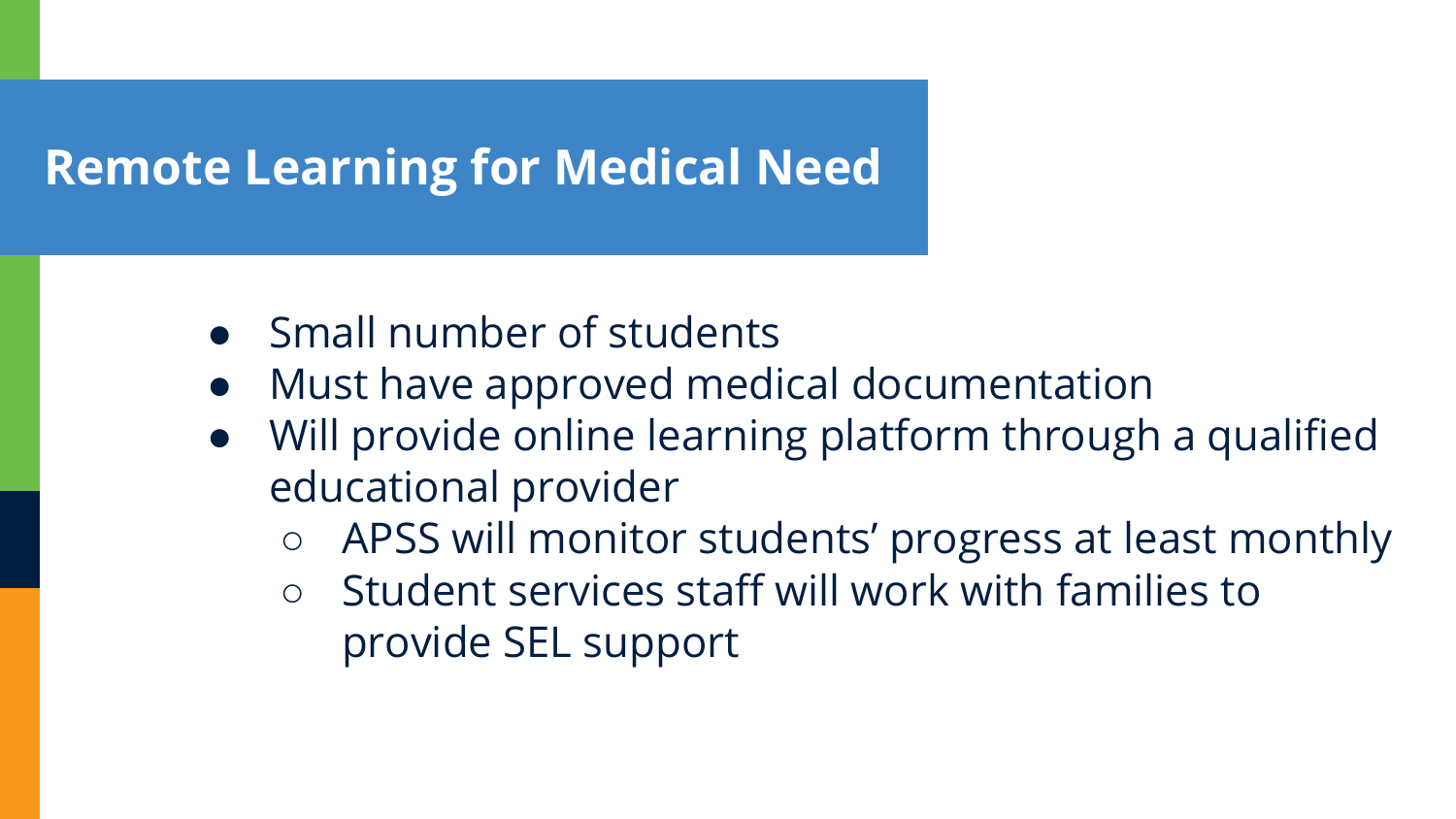## **Building Leadership Checklist**



In addition to all the "normal" work of welcoming students back, this year, building leaders:

- ❏ Develop lunch room schedules/ protocols based on 3' distancing
- ❏ Determine contact tracing assignments
- ❏ Work with SHIELD provider on school's building testing plan
- ❏ Plan for smooth and safe transitions
- ❏ Extra communication to ensure students and parents understand protocols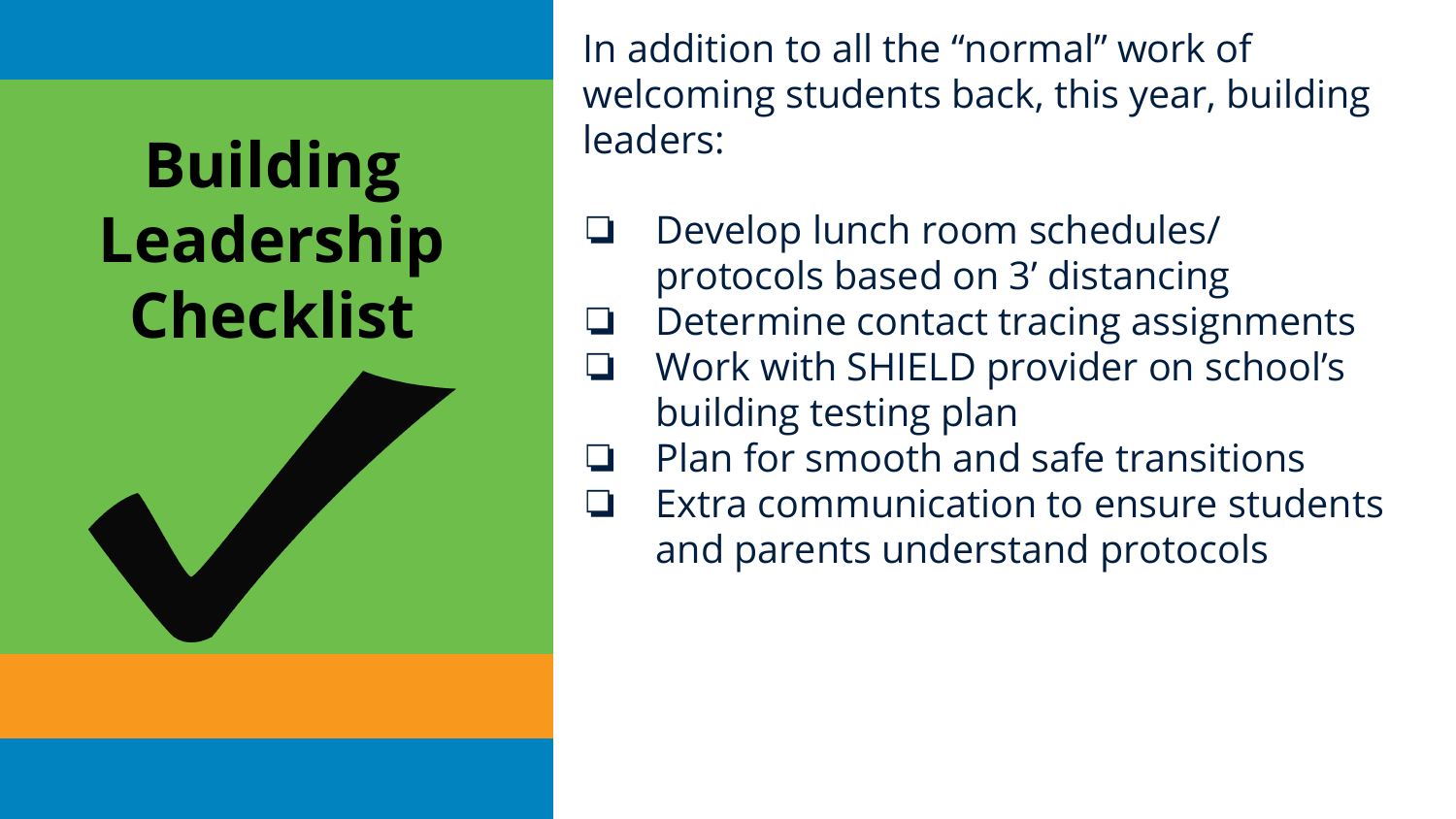# **ESSER Funding**